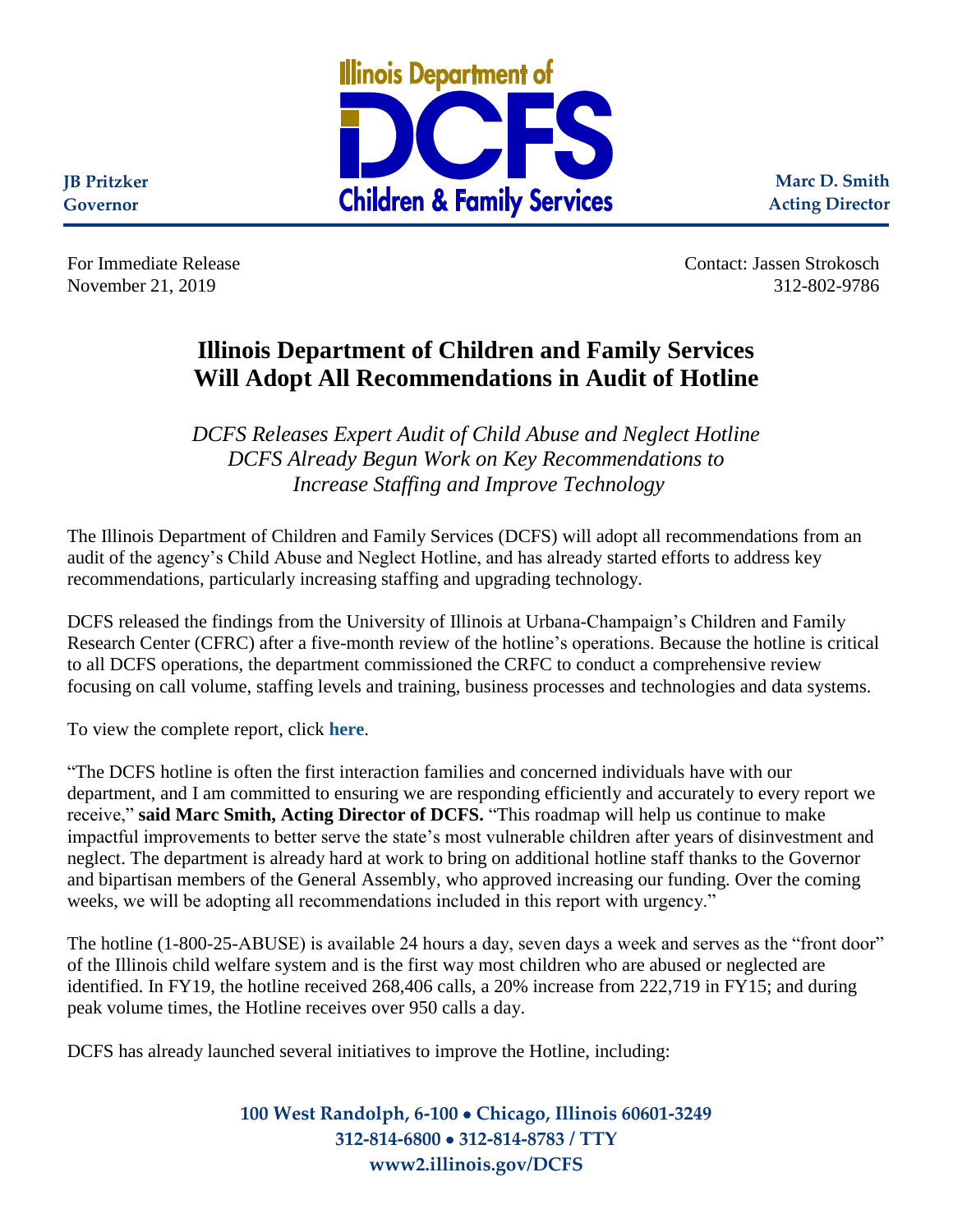**Increased Staffing.** The allocation of more resources to DCFS in Governor Pritzker's FY20 budget – passed by bipartisan majorities in the General Assembly – allowed the department to add 20 new positions to the hotline. Those positions are in the hiring process now. In order to reduce the number of messages taken by call floor workers, DCFS also created new staffing patterns that will ensure more efficient staffing. In addition, the department has been meeting monthly with AFSCME to reduce the reliance on mandatory overtime to safely staff the hotline. Because of this strengthened partnership, the month of October saw a dramatic shift from mandatory to volunteer overtime by hotline staff.

**Technology Improvements.** DCFS is working with the Illinois Department of Innovation & Technology to overhaul the hotline's website for online reporting. The new site will be easier to use and is being rebuilt on a platform capable of handling a much higher number of reports. DOIT also performed a comprehensive review of the hotline to improve the tools available to call floor workers and we are currently exploring additional features, such as online chatting, texting and voice to text.

**Rapid Results.** In September, DCFS engaged Illinois Central Management Services' Office of Rapid Results team to create a rapid results program for the hotline. The Rapid Results team uses proven methods from the private sector to address operational efficiency issues within departments around the state. The Rapid Results team has been tasked with developing a plan to ensure that DCFS will handle all calls in real time on the callers first attempt to reach the Hotline. DCFS expects the review process to be completed this year.

The CFRC review made the following 11 recommendations, which are drawn from the audit:

- 1. Improve the online reporting system by moving it to a new platform. Other states with online reporting systems report that Call Floor Workers (CFW) are able to process between four to nine online reports in an hour, which is much more efficient than the current processing capacity in Illinois, which is approximately 1.75. Each person we spoke with agreed that SharePoint is not the appropriate platform to host the online reporting system, and that the quickest solution to this problem would be to move it to a web-based application that was developed "in-house" by the Illinois Office of Information Technology Services (OITS).
- 2. Incorporate additional instructions and features into the online reporting system to make it more "user friendly." Mandated reporters find the current online reporting system difficult to use and hard to understand, which leads to errors in the information provided. Instructions should be built into the reporting system itself (through the use of pop-up instructions or a chat box) rather than located in a user's manual that reporters may or may not read. The Department may benefit from learning about the online reporting systems that have been successfully implemented in other states. In addition, feedback from mandated reporters who make frequent reports should be incorporated into the design of the online reporting system.
- 3. Once the online reporting system has been upgraded, a public awareness and education campaign should be developed and presented to mandated reporter groups throughout the state to increase its use. To date, there has been little in the way of awareness or education campaigns about the online reporting system, and reporters are finding it by accident or through word of mouth.
- 4. Eliminate the requirement for CFWs to document the complete Statewide Automated Child Welfare Information System (SACWIS) and The Child and Youth Centered Information System (CYCIS) case history in the intake narrative for child abuse and neglect reports. The requirement for the extensive documentation of SACWIS and CYCIS histories should be replaced with a simpler (and less time consuming) requirement for them to document whether there is a "positive or negative"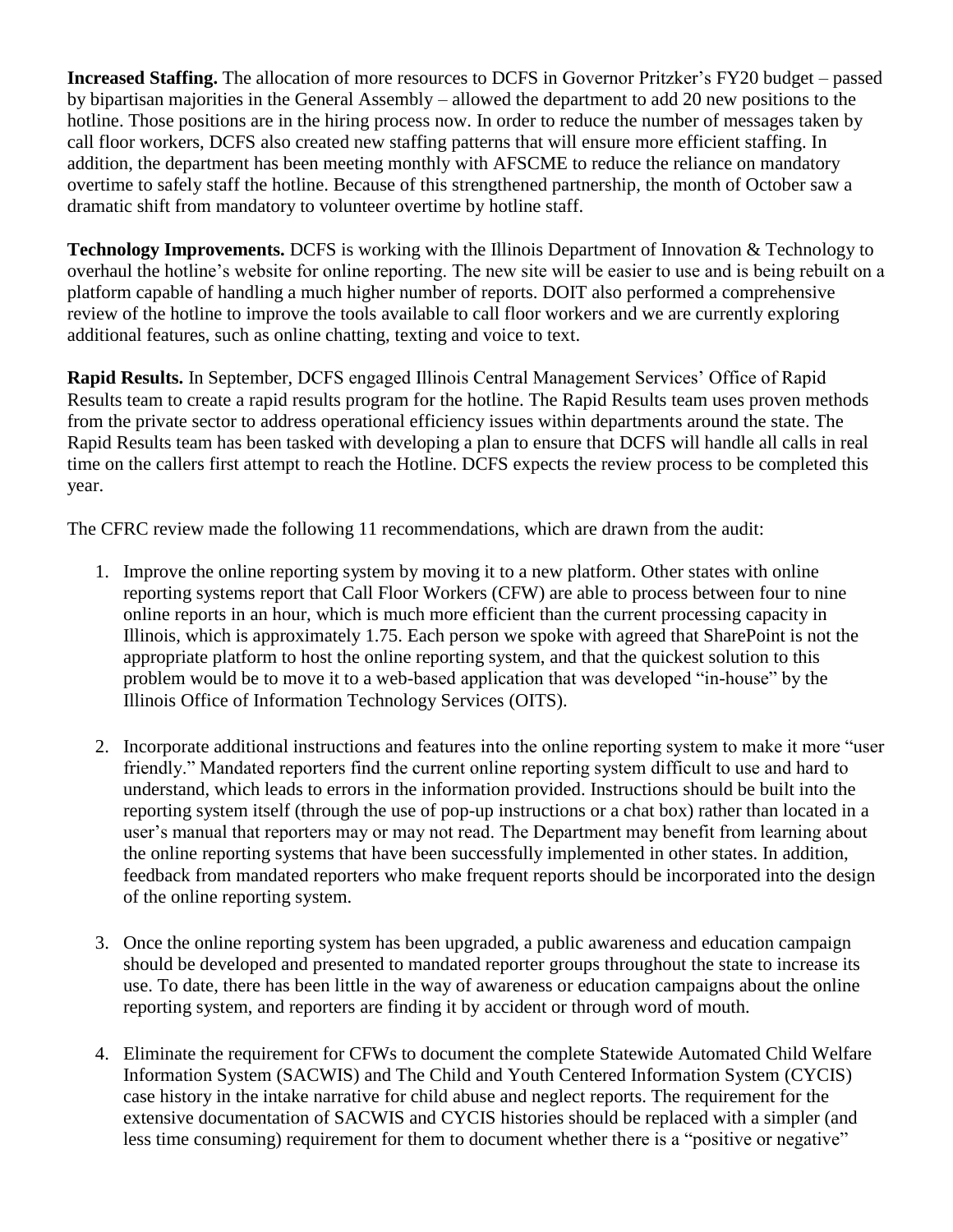SACWIS and CYCIS history in the intake narrative. The exception to this recommendation would be for death investigations where all SACWIS and CYCIS history would be documented in the narrative. The reasoning for this recommendation is that once the report is transmitted to the Child Protection Specialist for investigation, they are required to search and document the same information in their report, which results in duplicative work. State Central Registry (the hotline) (SCR) administrators and the CFWs report that the SACWIS and CYCIS documentation process adds approximately 10 minutes to the time it takes a CFW to complete the intake narrative, which is time that could be more efficiently spent serving other reporters.

- 5. Eliminate the requirement for afterhours call outs on normal response investigations. It is estimated that this process, which was described in the results section, adds approximately seven minutes to the amount of time required to complete an intake. CFWs would still be required to call out all "action needed" and emergency response investigations, Related Information, and Information Only intakes.
- 6. Continue to prioritize and implement SACWIS improvements that will decrease manual processes during intake processing. Over the past year, the SCR administrators and SACWIS developers have established a collaborative process through which they identify and triage current SACWIS-related issues that are impacting CFWs; this process has already yielded several useful and more are expected to be completed in the near future.
- 7. Explore the feasibility and usefulness of adding certain enhancements to the current telecom system (Finesse), such as adding a code identifier to the existing 800 number that would allow certain groups of mandated reporters (e.g., medical personnel or law enforcement) to be sorted into a different queue (for example "press 1 if you are police, press 2 if you are medical personnel"). The possibility of a second dedicated telephone number for mandated reporters was explored in February 2018 and the results of the analysis were included in a report.<sup>1</sup> The recommendations at the time of the analysis were to increase staffing and implement the online reporting system rather than adding a dedicated line or code identifiers for law enforcement and medical personnel. Once the additional staff have been added and trained and the online reporting system is functioning more efficiently, it may be worthwhile to revisit the idea of code identifiers.
- 8. Other states have implemented "talk to text" technology that could potentially save time currently spent on typing the details of the call into the intake narrative. Observations on the call floor revealed that some CFWs spend several minutes transcribing handwritten notes into SACWIS or cut and paste them from a Word document. The Department may wish to explore the use of productivity-enhancing technology such as talk to text.
- 9. Other states have allowed certain groups of workers to telecommute, which has resulted in higher worker satisfaction, better worker retention and recruitment. The additional of 20 new CFWs brings the current physical location of the Hotline to maximum capacity. The Department should explore the feasibility of allowing some CFWs to telecommute from home. A telecommuting option would require an initial investment in equipment (laptops and soft phones), but the potential benefits would include increased staff retention, the ability to recruit staff in parts of the state where recruitment is not currently possible, reduce the number of staff time lost to weather-related absences, strengthen the SCR disaster recovery plan, and reduce the need for physical office space in the long-term.